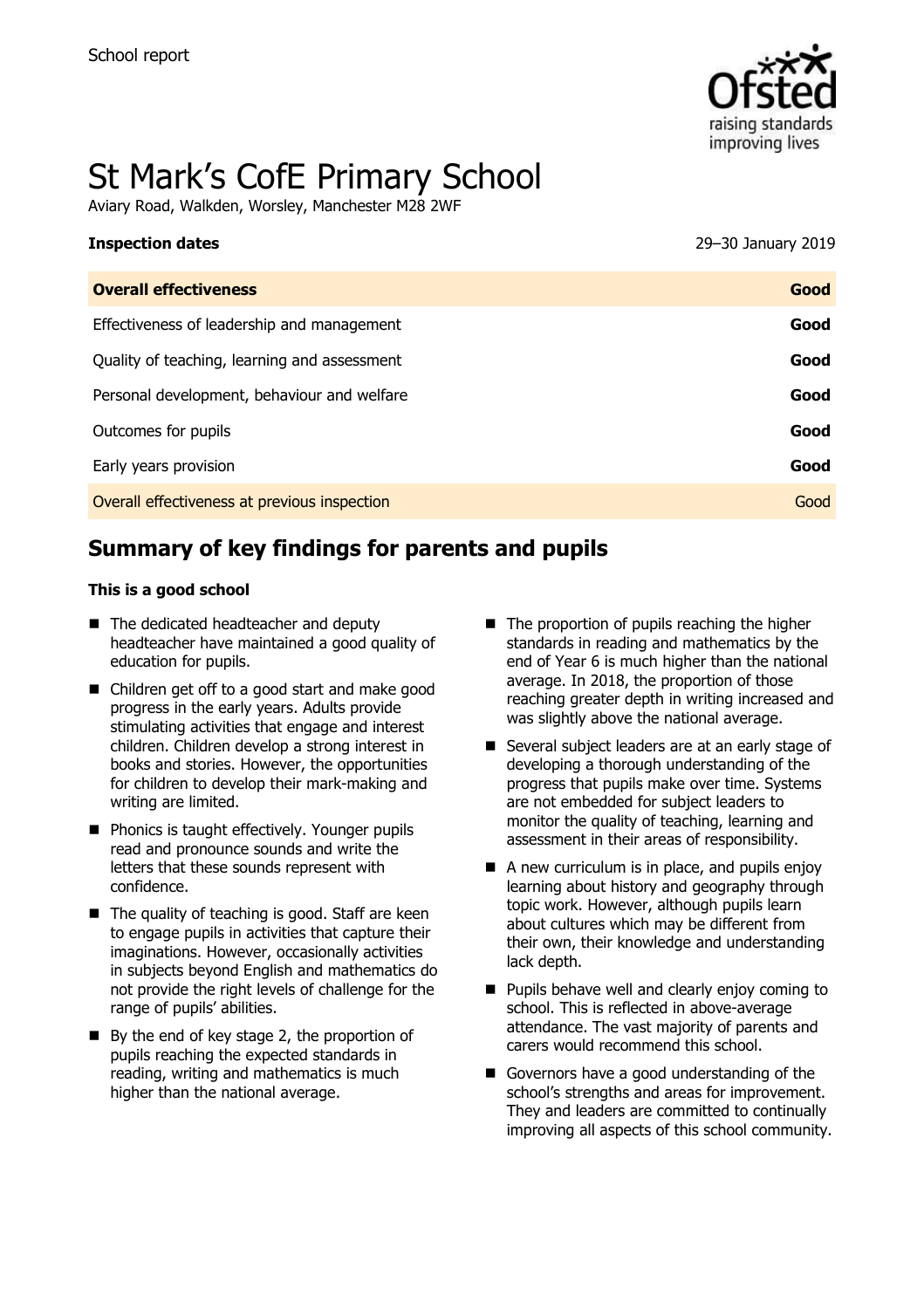

# **Full report**

## **What does the school need to do to improve further?**

- **IMPROVE leadership and management by ensuring that:** 
	- subject leaders have a clearer grasp of how to build pupils' skills, knowledge and understanding in subjects beyond English and mathematics
	- subject leaders have an accurate understanding of the quality of teaching, learning and assessment in their areas of responsibility
	- pupils deepen their understanding of faiths and cultures that may be different from their own.
- Further improve the quality of teaching, learning and assessment by ensuring that teachers routinely plan activities that provide challenge for all ability groups, particularly in subjects other than English and mathematics.
- Improve the provision in early years by providing children with more opportunities for mark-making and writing both in the classroom and outdoors.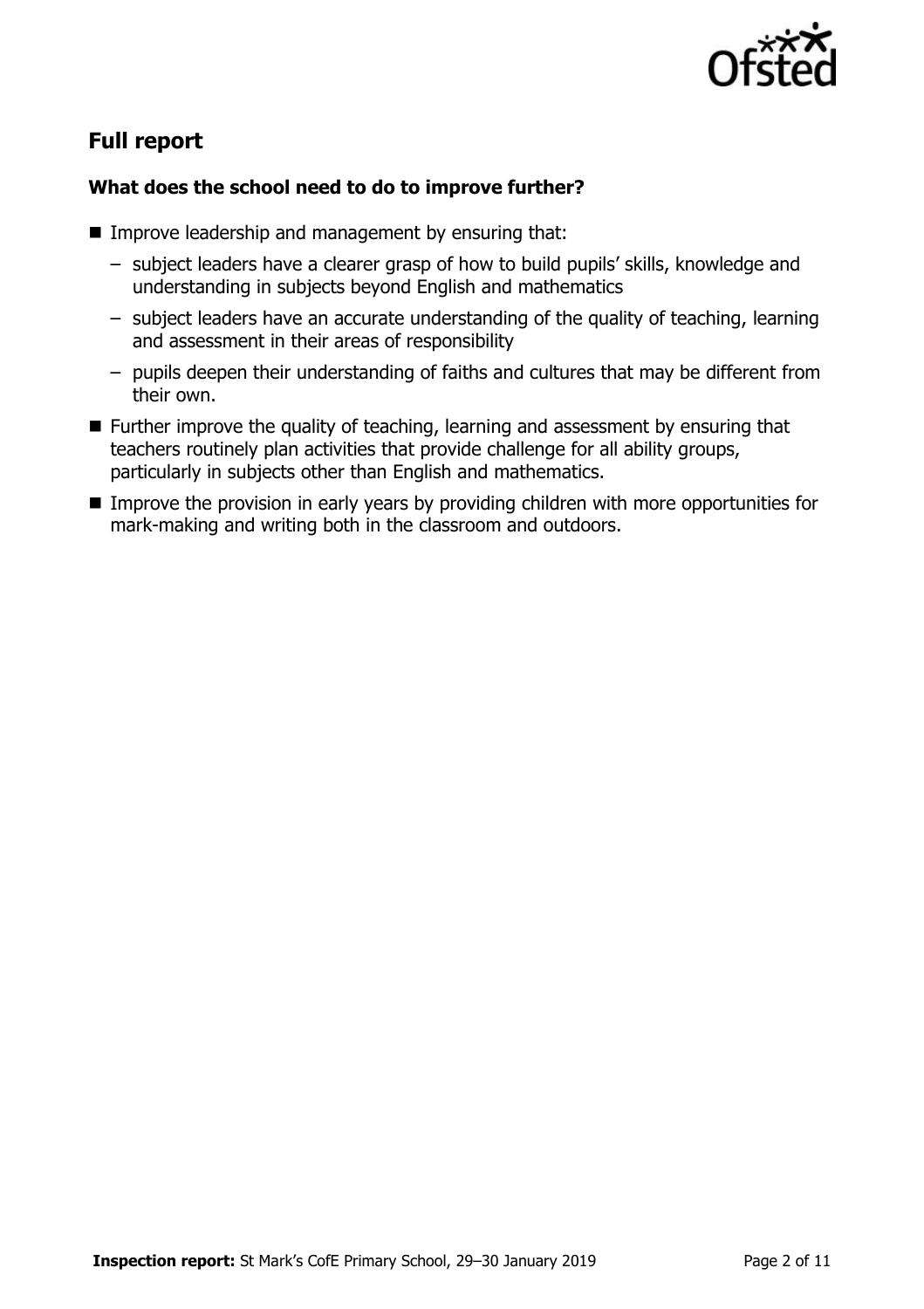

# **Inspection judgements**

#### **Effectiveness of leadership and management Good**

- $\blacksquare$  The headteacher leads the school with strength, vision and compassion. He is ably supported by the equally dedicated deputy headteacher. The school's mission statement of 'a family working and growing together to reach our potential' is fully embraced by all staff, governors, pupils, parents and volunteers.
- Since the previous inspection, senior leaders and governors have shown a steely determination to improve the quality of teaching, learning and assessment of writing. Senior leaders have introduced a new whole-school approach to the teaching of writing. They provide high-quality training and support for teachers and teaching assistants. The approach teachers use to develop pupils' writing has had a positive impact on the quality of writing, both in English and across the wider curriculum. As a result, pupils' writing across the school has improved.
- Subject leaders are specialists in their areas of responsibility. They provide training for teachers to enable them to plan activities across the wider curriculum. Although subject leaders have adopted approaches to monitor their areas of responsibility, there is no whole-school approach to checking that pupils are building appropriate knowledge, understanding and skills as they move through the school. Neither is there a wholeschool approach for subject leaders to monitor the quality of teaching, learning and assessment. Too much responsibility lies with the senior leadership team.
- Leaders use the additional funding for the relatively small number of disadvantaged pupils carefully. This contributes significantly to the good progress that these pupils make during their time in school.
- The coordinator for special educational needs works well to ensure that the additional support provided for pupils with special educational needs and/or disabilities (SEND) is precisely matched to their needs. Leaders check the progress of these pupils very carefully and ensure that they are challenged to achieve well.
- **Pupils do well in sport and develop new skills. This is because leaders use the physical** education and sports premium funding carefully to improve teaching. Pupils' sporting achievements are impressive in, for example, cross-country running.
- The curriculum provides pupils with opportunities to broaden their knowledge and experience beyond English and mathematics. Pupils particularly enjoy projects and topic work which integrate subjects such as geography and science. However, some subjects are not as well developed as others.
- Pupils' spiritual, moral and social development is a real strength. Mutual respect among everyone engaged with this school community is palpable. However, pupils' knowledge and experiences of different cultures, backgrounds and ethnicities found in Britain today are limited. Although leaders have planned a religious education curriculum that includes a number of world religions, pupils' understanding of these is cursory. Despite this, pupils learn that everyone deserves to be valued and have equality of opportunity. Pupils have an age-appropriate knowledge and understanding of how equality applies to people of different genders, ethnicities, sexualities and disabilities.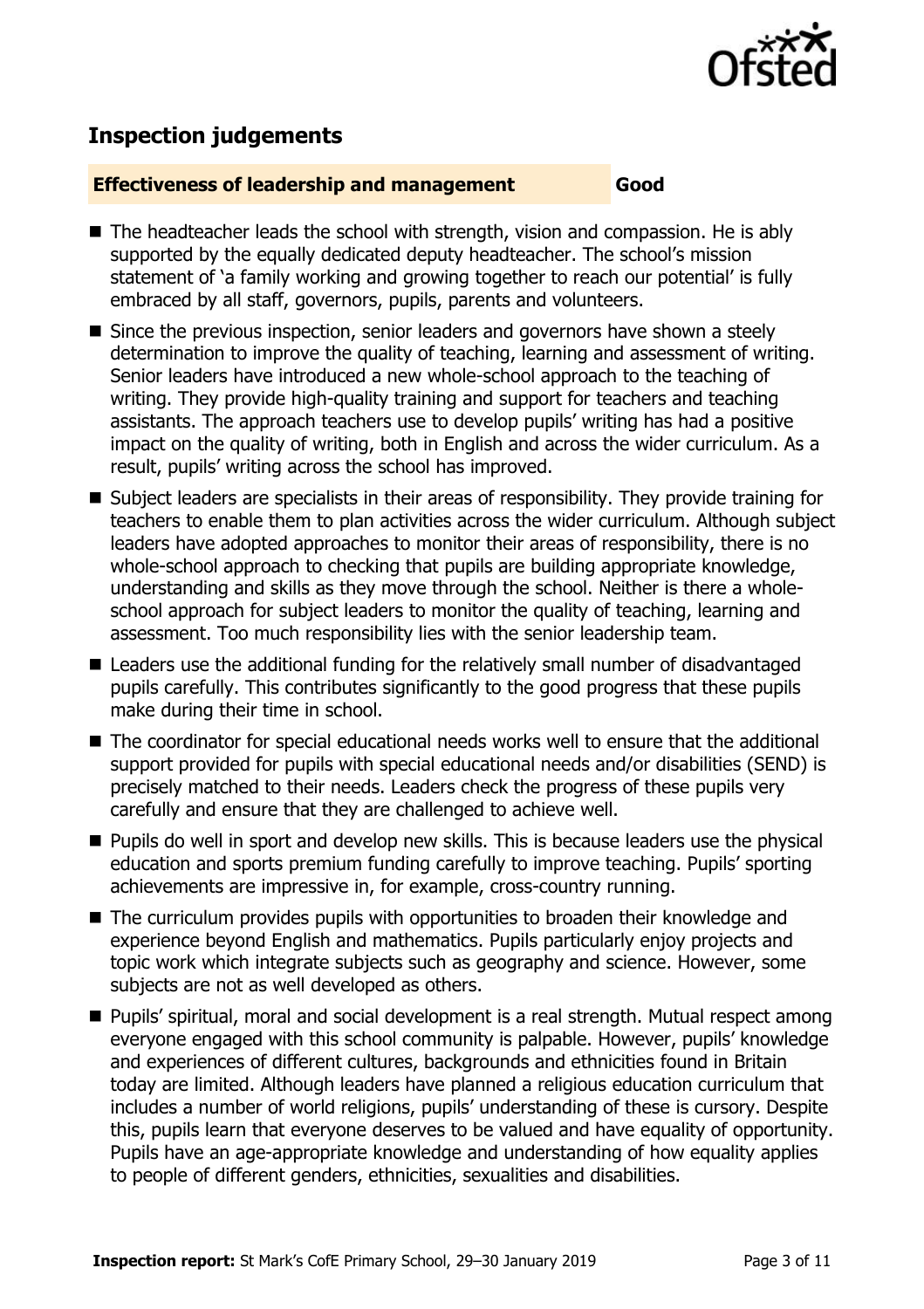

#### **Governance of the school**

- The governing body and school leaders work very closely to ensure that the school continues to improve. Through their unified and uncompromising leadership, they have established an inclusive school where all pupils are valued and encouraged to thrive.
- The members of the governing body are dedicated, committed and knowledgeable. They have a wide range of skills and update their training regularly. Members of the governing body have a secure knowledge of the strengths of the school and areas for further development. They are keen to build on the progress made in improving outcomes in writing.
- Governors provide the right balance of challenge and support for leaders. They make frequent checks and visits to ensure that improvements to the school are realised and sustained. They also check that leaders use additional funding effectively.

## **Safeguarding**

- $\blacksquare$  The arrangements for safeguarding are effective.
- The systems in place to check that adults in school are safe to work with children are secure. These are checked regularly by leaders and the governing body.
- Leaders ensure that pupils' safety is a priority and that staff are vigilant. They make sure that staff receive appropriate training to identify any signs of possible danger or potential abuse. Leaders have created a culture in which pupils feel safe and know that they have someone to talk to if they are worried. Staff nurture vulnerable pupils and work with them and their families to address areas of concern. Pupils value the support that they receive.
- The procedures for reporting any incidents or concerns are applied effectively. Staff intervene, for example, to provide families with support when pupils are frequently absent. Leaders ensure that pupils' attendance is carefully tracked. The school works closely with parents and external agencies to make sure that pupils are safe.
- Staff give pupils plenty of opportunities to learn about keeping themselves safe. For example, during the inspection, pupils were learning about keeping safe when near dogs. Pupils are confident about how to keep themselves safe online.

#### **Quality of teaching, learning and assessment Good**

- Staff have high expectations for pupils' learning in English and mathematics. Staff and pupils have a shared understanding of what successful learning looks like. Across the school, pupils are cooperative and resilient, and lessons are a hive of activity.
- Teachers plan engaging hooks to learning, which capture pupils' interest and imagination. For example, Year 3 pupils were developing their understanding of the Stone Age through a workshop provided by an external company. They were able to tell inspectors what spears would have been made of and what they were used for. This workshop had ignited pupils' imaginations.
- Teachers and teaching assistants use subject-specific language precisely so that pupils develop their learning in different areas of the curriculum. Staff question pupils skilfully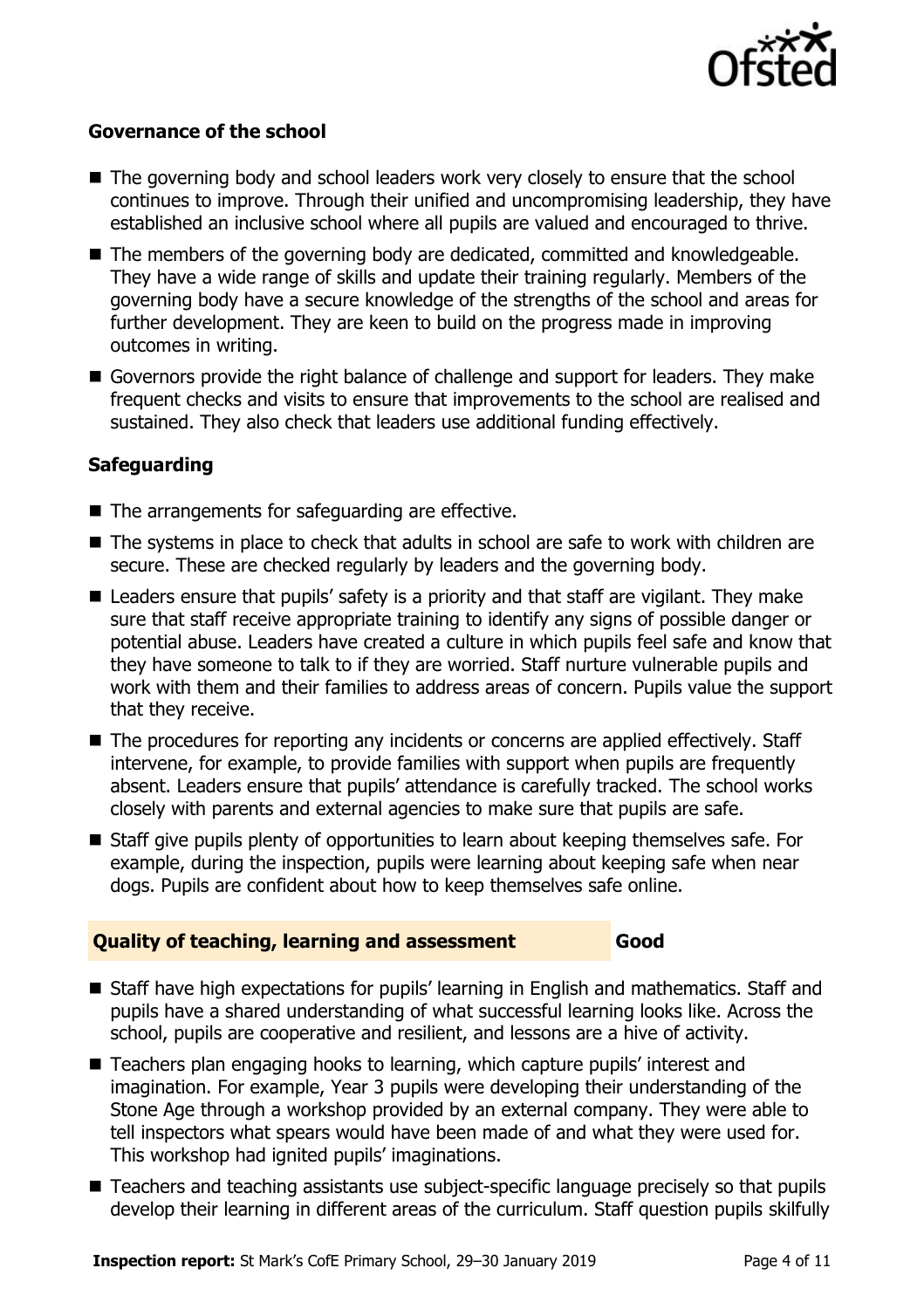

and ask them to explain their thinking. Teachers encourage pupils to have a go and to tackle tricky problems. As a result, pupils are confident learners and persevere in their work.

- Staff have been successful in raising the proportion of pupils attaining the expected level in phonics by the end of Year 1. Pupils learn to read with fluency and understanding. Across the school, staff promote pupils' love of reading well. Reading areas in classrooms are bright and attractive, and staff give pupils plenty of opportunities to read for pleasure.
- Teachers plan writing activities which develop pupils' skills and competency well across the curriculum. Pupils write for a range of different purposes and apply their skills in grammar, spelling and punctuation to good effect. Pupils quickly develop fluency in their handwriting, and their work is well presented and neat.
- In mathematics, pupils have a good understanding of number, and their written calculations are accurate. Teachers effectively develop pupils' reasoning and problemsolving skills, both in mathematics lessons and across the curriculum. Pupils work well together to tackle challenging tasks and to explain their thinking. Teachers quickly address misconceptions and make sure that pupils are secure in their knowledge. As a result, standards reached by pupils in mathematics are high.
- Teachers plan work very precisely for pupils with SEND. Staff work together closely to ensure that this group of pupils very quickly receive additional support when needed. Both teachers and teaching assistants provide tailored support which accelerates pupils' progress.
- Teachers use information from regular assessments to improve their planning and teaching. However, in some subjects beyond English and mathematics, teachers' planning is not precise enough to meet the full range of pupils' abilities. As a result, pupils do not develop a depth of knowledge. Senior leaders are not fully alert to this, since some subject leaders do not have a systematic approach to checking the quality of teaching and learning or the accuracy of teachers' assessments in their areas of responsibility.
- The learning environment across the school is vibrant and engaging. Walls are adorned with pupils' attractive art work. Displays throughout the school are used to support pupils' learning as well as celebrate their work.

## **Personal development, behaviour and welfare Good**

## **Personal development and welfare**

- The school's work to promote pupils' personal development and welfare is good.
- Leaders place great emphasis on supporting pupils, particularly the most vulnerable. A high priority is given to pupils with concerns or mental health issues. Staff are responsive to any anxieties that pupils may have. For example, during the inspection, Year 1 had the benefit of a visitor to the school to explain how to keep themselves safe when near dogs. This was a direct response to a parental concern over their child's fear of dogs.
- Leaders make sure that pupils lead healthy lives in school. Pupils are encouraged to attend sports clubs and increase their physical activity. Pupils enjoy a wide range of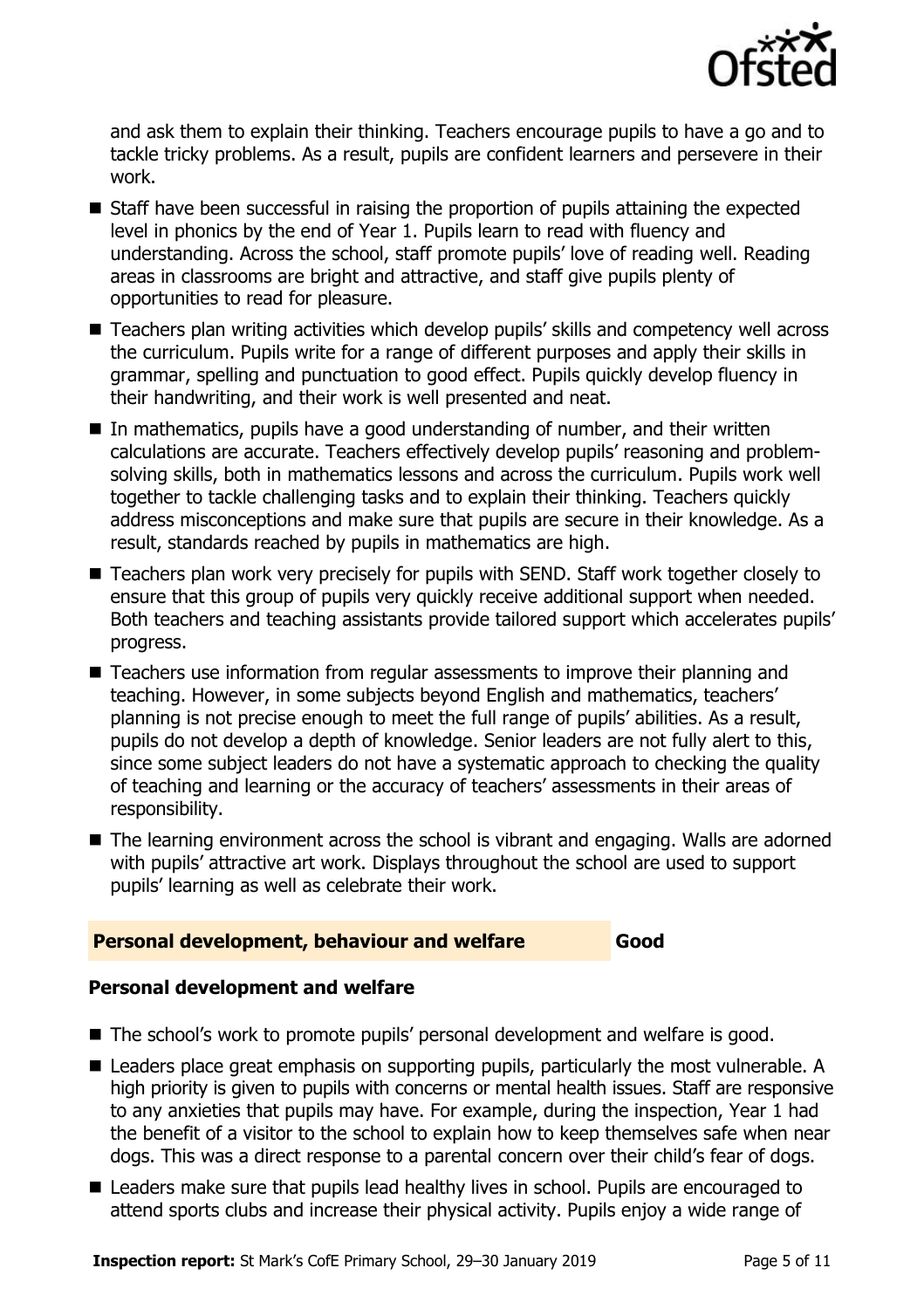

sporting opportunities, including netball, football and tag rugby. They develop their skills across a range of sports. Pupils spoke enthusiastically about their recent successes in inter-school sporting competitions, including football, hockey and dodgeball.

- **Pupils have a good understanding of British values and how these apply to their lives.** The school's curriculum has not fully developed pupils' understanding of other cultures and religions. However, across subjects, there are examples of pupils learning about people with different genders, ethnicities, sexualities or disabilities. During a Year 2 lesson, pupils showed a very good grasp of the wide range of family units.
- Pupils are given opportunities to develop their independence. Residential trips in Year 6 encourage older pupils to take part in team-building activities and to enjoy new experiences such as rafting and climbing. This helps to develop pupils' confidence and prepare them well for their next stage of education.
- Eco monitors, school councillors and members of the ethos group develop their leadership skills and responsibility towards others. For example, pupils have worked with a community group to raise funds to eliminate polio across the globe. They take the welfare of others less fortunate than themselves to their hearts.

## **Behaviour**

- The behaviour of pupils is good. Pupils are polite, welcoming and respectful to others.
- **Pupils report that bullying is very rare indeed. Staff teach pupils how to recognise** bullying behaviour, and pupils are confident that staff listen to them if they have any concerns. Pupils are very confident in explaining their understanding of cyber bullying and why it is dangerous to make friends through social media.
- Pupils are proud to attend St Mark's CofE Primary School. They are confident and selfassured and value their time in school. In classes, the vast majority of pupils are keen and enthusiastic learners. They have a very clear understanding of how to be a successful learner and use this knowledge to persevere and succeed.
- Around school, pupils are calm and show consideration for others. They play well together at breaktimes and show support for each other in class. Year 6 pupils are all 'senior students' and exemplary role models for younger pupils.
- Staff are working with the very few pupils who are still learning to choose appropriate behaviours. A very small minority of parents raised concerns around inappropriate behaviour. The inspectors were satisfied with the school's systems for thoroughly recording and taking appropriate action when, occasionally, inappropriate behaviours occur.
- Pupils' enjoyment of school is reflected in their consistently above-average rates of attendance. The proportion of pupils who are persistently absent is below average.

## **Outcomes for pupils Good**

**Pupils' attainment in phonics is usually higher than the national average by the end of** Year 1. Pupils quickly acquire early reading skills and use their knowledge of phonics in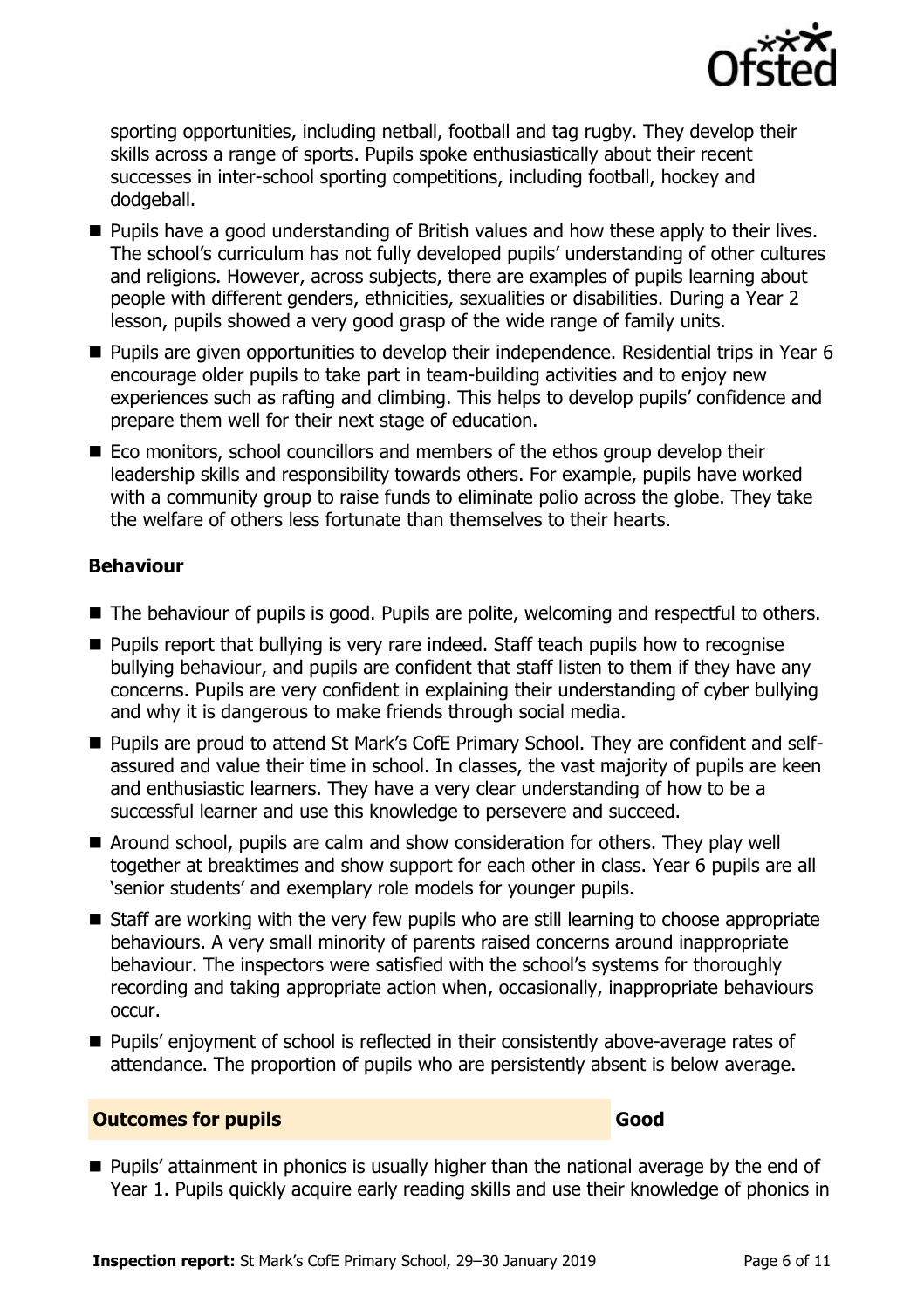

their writing. Staff plan additional support for those pupils working below the expected standard to make sure that they make good progress.

- $\blacksquare$  By the end of Year 2, the proportion of pupils reaching the expected levels is consistently higher than the national average for reading, writing and mathematics. The proportion of pupils working at greater depth in reading, writing and mathematics is in line with the national average. This year's assessment information shows that the proportion working at greater depth is increasing. Work in current pupils' books confirms that pupils make good progress in reading, writing and mathematics in key stage 1.
- In the last two vears, the proportion of Year 6 pupils reaching the expected standards in reading, writing and mathematics has been significantly higher than the national average. This is replicated in reading and mathematics at the higher standards. In 2018, the proportion reaching greater depth in writing improved to slightly higher than the national average. Pupils' workbooks and leaders' assessment data show that this improvement in writing is continuing.
- Subjects beyond English and mathematics are taught through a combination of topic work and discrete lessons. Teachers ensure that pupils are making generally good progress across the wider curriculum. However, pupils lack depth in their knowledge and understanding, particularly of the range of faiths and cultures that are different from their own.
- **Pupils with SEND make good progress from their starting points. This is because staff** plan work carefully to meet the individual needs of these pupils. Staff work closely with outside professionals such as speech therapists to help pupils overcome any barriers to learning.
- The proportion of disadvantaged pupils in each year group is relatively small. Senior leaders closely monitor individuals to ensure that they make the same good progress as their peers. Teachers give disadvantaged pupils appropriate, well-planned additional support if required. This contributes significantly to the good progress that this group of pupils is now making.
- The very small minority who speak English as an additional language are very well supported in school. Leaders instigate bespoke support for those pupils who do not speak English at home.

#### **Early years provision Good Good**

- Most children join the early years with skills and knowledge that are typical for their age. As a result of engaging and well-planned learning opportunities, children make good progress through the Nursery and Reception classes. The proportion of children reaching a good level of development is above average over time. Children leave the early years well prepared for the challenges of Year 1.
- Children in the early years behave well. They are cooperative and enthusiastic learners, playing happily with sustained concentration. This is because staff plan activities that hold their interest and challenge their thinking.
- The early years classroom is bright, engaging and fun for children. During the inspection, children were playing happily in the school role-play area, taking the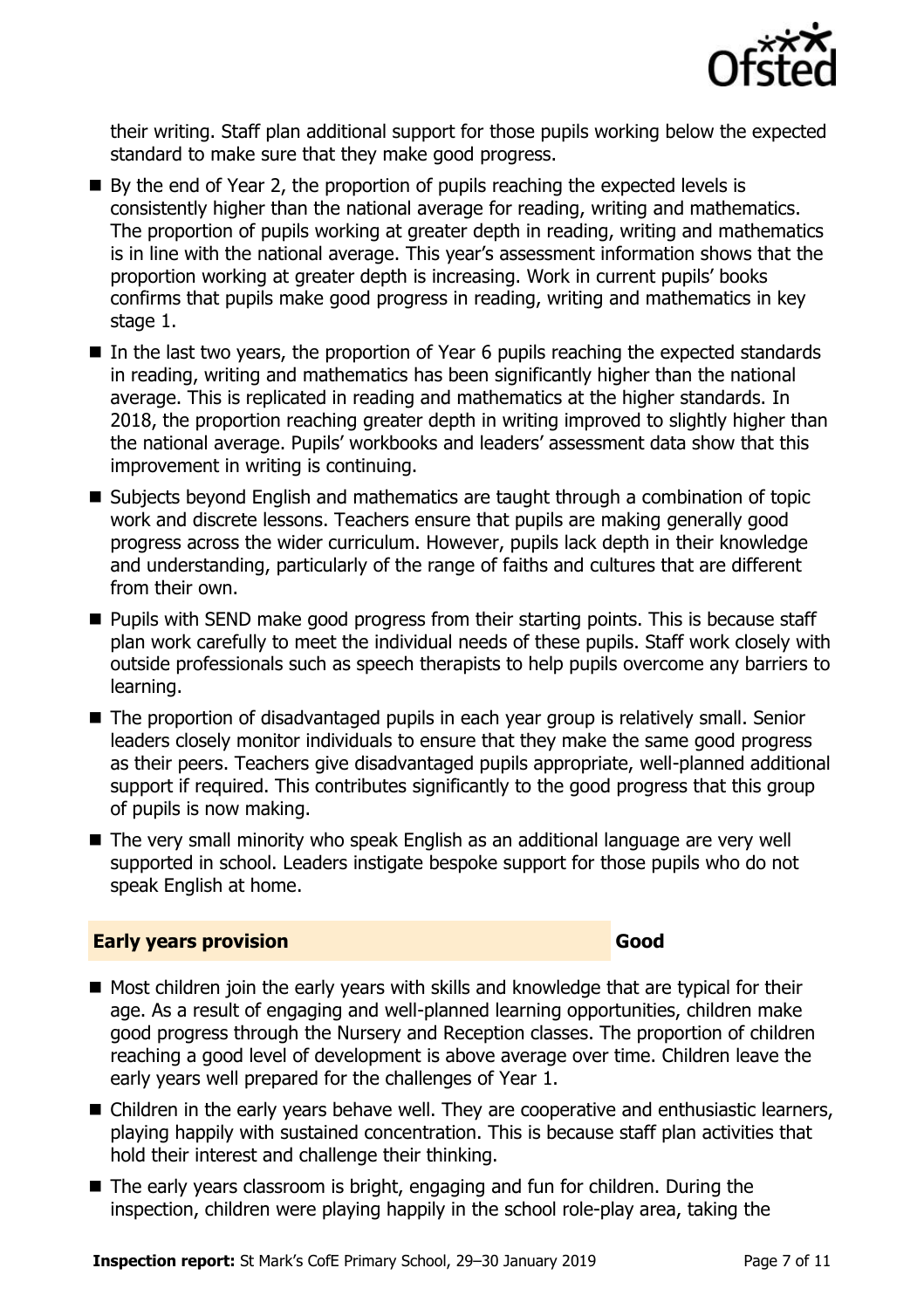

register. Others were answering the telephone and taking messages. Through such opportunities, children develop their early reading and writing skills. Occasionally, there are missed opportunities to develop pupils' writing skills.

- Staff teach phonics well. Children quickly develop a love of books and begin to use their phonics skills to work out unfamiliar words. During the inspection, captivating storytelling at the end of the school day had the children mesmerised. Plenty of books are used well to support children's learning.
- Teachers plan effective, additional support for children with SEND. Through work with parents and other professionals, leaders make sure that this group of children get the early support that they need to make good progress in their learning.
- The early years leader works well with colleagues from other schools. For example, she attends assessment moderations to ensure that her measures of children's progress are accurate. Staff in the early years keep their skills and knowledge up to date through regular training.
- Leaders work hard to develop communication and joint working with parents. This helps children to settle quickly into routines when they first start school. Staff develop parents' confidence in identifying learning at home and recording this in their children's learning journals.
- The learning environments across the early years are safe and secure. Children collect and use equipment safely and move calmly around the classrooms. The opportunity for Nursery and Reception children to play in the snow during the inspection was used well. Staff ensured that pupils were well wrapped up in warm clothes and wellingtons before embarking on making snowmen. Teaching assistants made the most of the opportunity to develop children's language skills by asking pertinent questions and encouraging children to describe how they were making the snowmen. Children made good progress in their physical development and speech.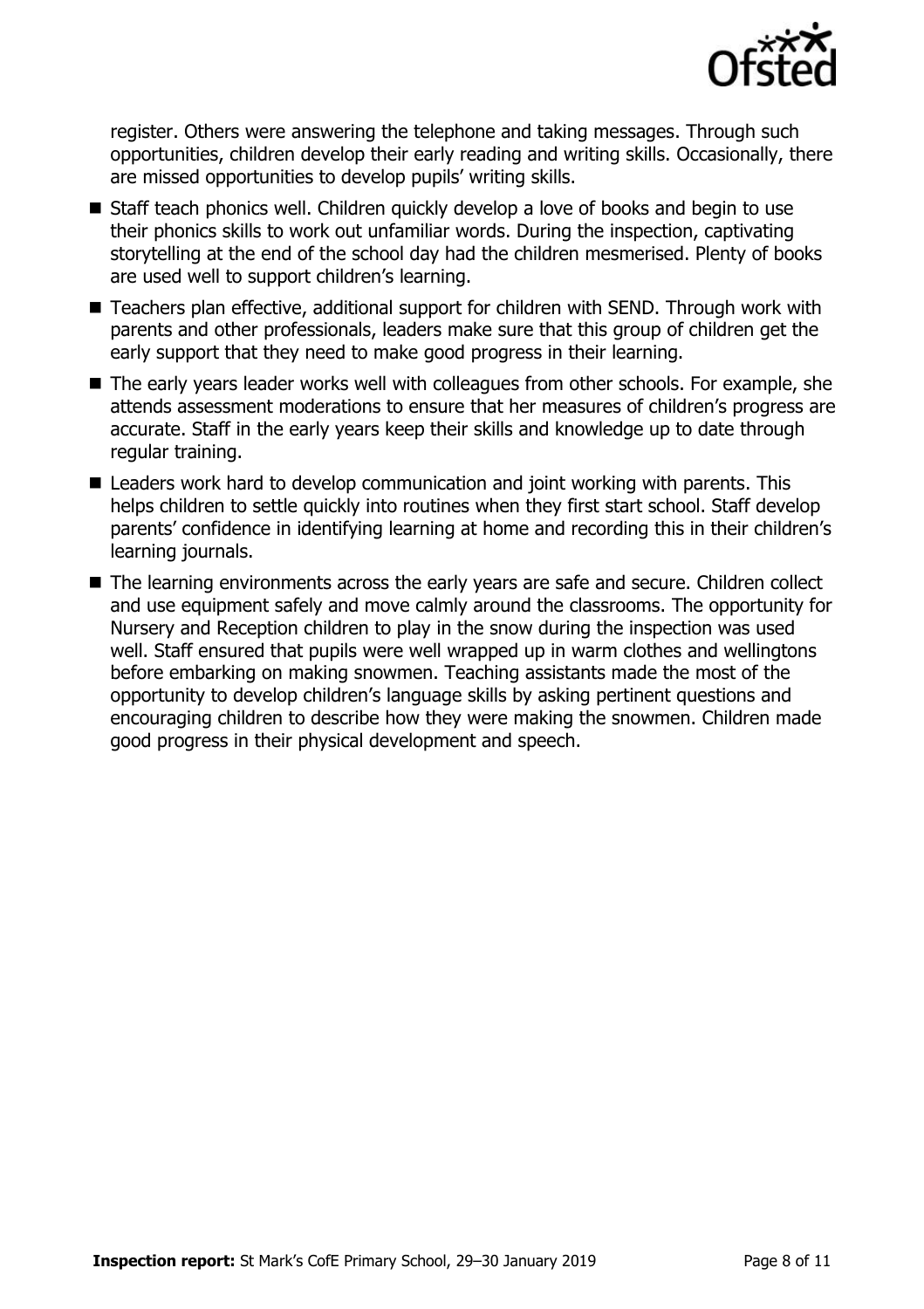

# **School details**

| Unique reference number | 105949   |
|-------------------------|----------|
| Local authority         | Salford  |
| Inspection number       | 10057960 |

This inspection of the school was carried out under section 5 of the Education Act 2005.

| Type of school                      | Primary                                |
|-------------------------------------|----------------------------------------|
| School category                     | Voluntary aided                        |
| Age range of pupils                 | 3 to 11                                |
| <b>Gender of pupils</b>             | Mixed                                  |
| Number of pupils on the school roll | 433                                    |
| Appropriate authority               | The governing body                     |
| Chair                               | <b>William Macdonald</b>               |
| <b>Headteacher</b>                  | Damian Kay                             |
| Telephone number                    | 0161 790 3423                          |
| <b>Website</b>                      | stmarksce.co.uk                        |
| <b>Email address</b>                | stmarks.ceprimaryschool@salford.gov.uk |
| Date of previous inspection         | 25-26 September 2013                   |

## **Information about this school**

- This is a larger than average-sized primary school.
- The majority of pupils are White British.
- The proportion who speak English as an additional language is well below the national average.
- The proportion of disadvantaged pupils is below the national average.
- $\blacksquare$  The proportion of pupils with SEND is lower than the national average.
- The school operates after-school clubs for pupils.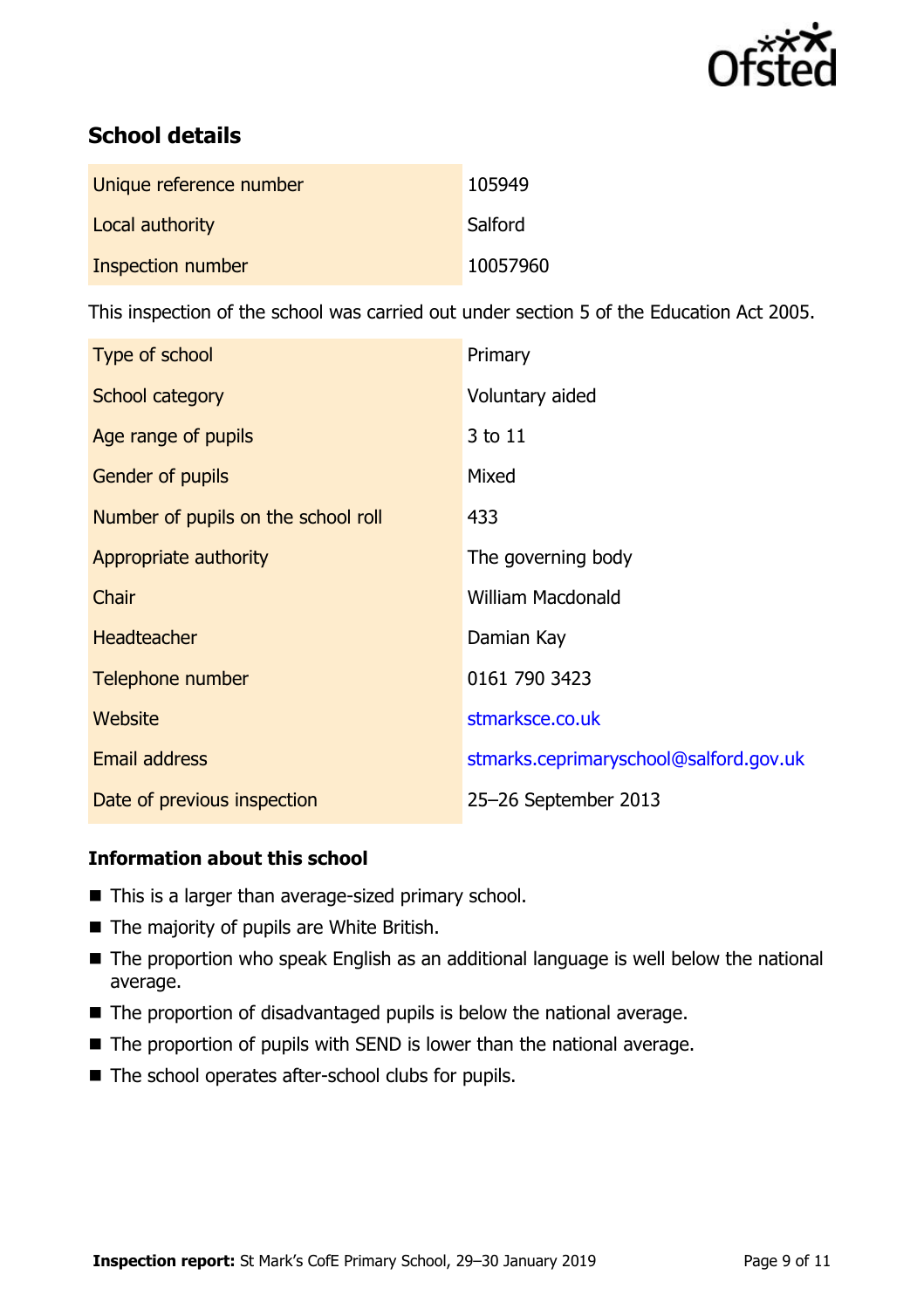

# **Information about this inspection**

- The inspectors observed teaching and learning in all classes. Several sessions were observed jointly with the headteacher and the deputy headteacher.
- The inspectors met with representatives of the governing body, including the chair of the governing body. The lead inspector had telephone conversations with a representative of the local authority and a representative from the diocese.
- The inspectors held meetings with several groups of pupils from key stage 2 and talked with pupils in classes and around the school.
- The inspectors listened to a small number of pupils from Years 2 and 5 read.
- A range of pupils' books and tracking records were scrutinised with one of the school's leaders of English.
- The inspectors spoke with a number of parents to seek their views. The 174 responses to Parent View, Ofsted's online questionnaire, were analysed along with 90 free-text responses from parents. The inspectors analysed the 17 responses to Ofsted's online staff questionnaire and the 93 responses from pupils to Ofsted's pupil questionnaire.
- The inspectors scrutinised a variety of documentation, including the school's selfevaluation and development plan, records of governing body meetings and records relating to pupils' behaviour and attendance. A range of documentation regarding safeguarding was also scrutinised.

#### **Inspection team**

| Naomi Taylor, lead inspector | Her Majesty's Inspector |
|------------------------------|-------------------------|
| <b>Gaynor Rennie</b>         | Ofsted Inspector        |
| John Daley                   | <b>Ofsted Inspector</b> |